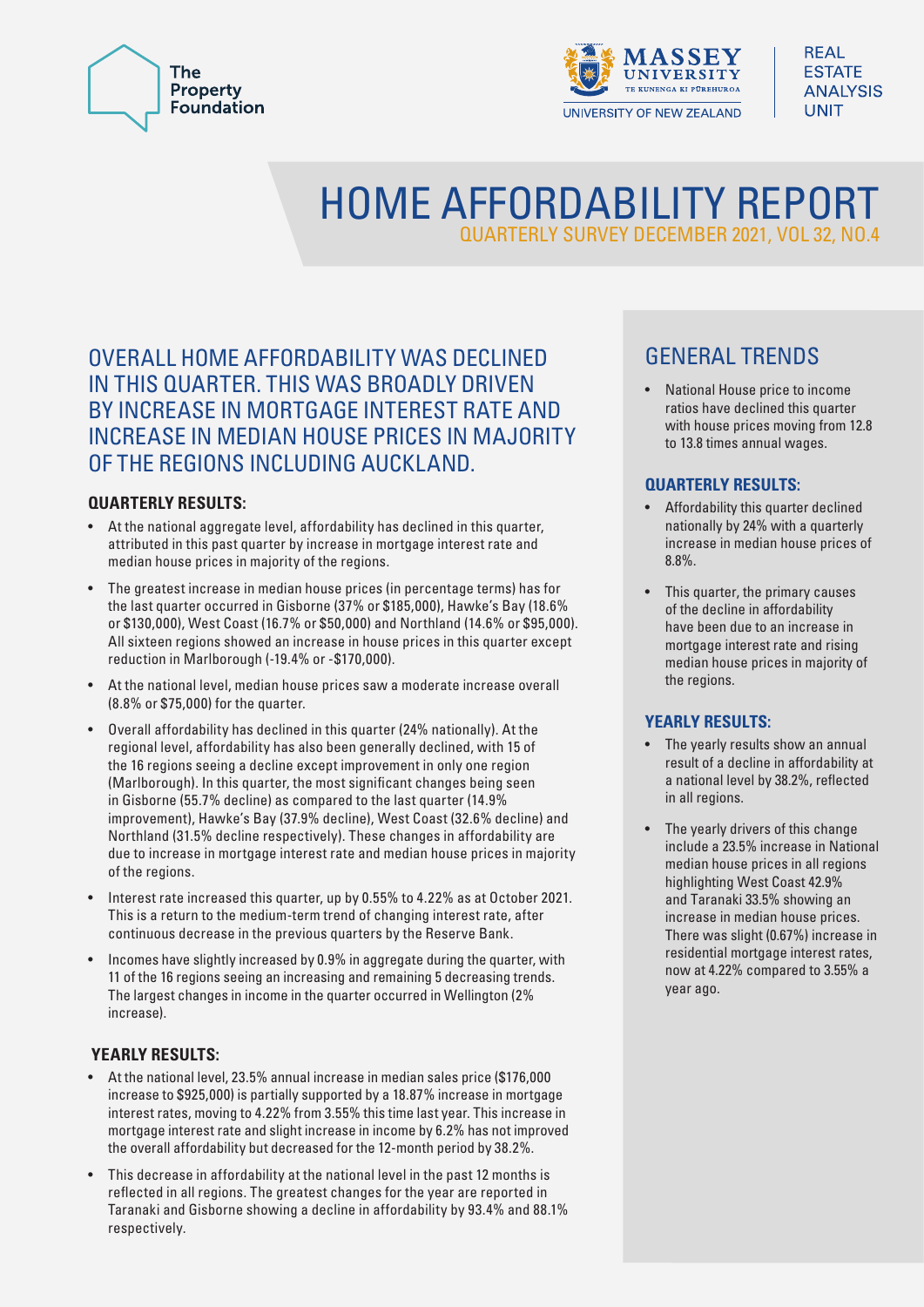

| HOME AFFORDABILITY INDEX |                 |          |                 | PERCENTAGE CHANGE IN<br>HOME AFFORDABILITY IN<br>THE LAST 12 MONTHS |                | PERCENTAGE CHANGE IN<br>HOME AFFORDABILITY IN<br>THE LAST 3 MONTHS |                |
|--------------------------|-----------------|----------|-----------------|---------------------------------------------------------------------|----------------|--------------------------------------------------------------------|----------------|
| Region                   | <b>Nov 2020</b> | Aug 2020 | <b>Nov 2021</b> | Improvement                                                         | <b>Decline</b> | Improvement                                                        | <b>Decline</b> |
| Northland                | 18.2            | 21.5     | 28.3            |                                                                     | 55.7%          |                                                                    | 31.5%          |
| Auckland                 | 27.4            | 31.3     | 38.6            |                                                                     | 40.9%          |                                                                    | 23.1%          |
| Waikato                  | 19.5            | 24.0     | 30.0            |                                                                     | 54.2%          |                                                                    | 24.9%          |
| Bay of Plenty            | 21.5            | 26.5     | 32.6            |                                                                     | 51.5%          |                                                                    | 22.9%          |
| Gisborne                 | 14.4            | 17.4     | 27.2            |                                                                     | 88.1%          |                                                                    | 55.7%          |
| Hawke's Bay              | 18.3            | 22.4     | 30.9            |                                                                     | 69.4%          |                                                                    | 37.9%          |
| Manawatu/Whanganui       | 16.3            | 20.2     | 23.8            |                                                                     | 46.0%          |                                                                    | 17.7%          |
| Taranaki                 | 11.6            | 17.3     | 22.4            |                                                                     | 93.4%          |                                                                    | 29.5%          |
| Wellington               | 22.7            | 22.2     | 27.6            |                                                                     | 21.5%          |                                                                    | 24.1%          |
| Tasman                   | 23.5            | 27.1     | 34.5            |                                                                     | 46.8%          |                                                                    | 27.3%          |
| Nelson                   | 23.2            | 21.7     | 27.6            |                                                                     | 18.8%          |                                                                    | 27.1%          |
| Marlborough              | 22.1            | 28.8     | 26.9            |                                                                     | 21.8%          | 6.4%                                                               |                |
| <b>West Coast</b>        | 8.0             | 9.8      | 13.0            |                                                                     | 62.0%          |                                                                    | 32.6%          |
| Canterbury               | 15.1            | 18.8     | 23.9            |                                                                     | 58.5%          |                                                                    | 27.3%          |
| Otago                    | 19.3            | 21.5     | 26.6            |                                                                     | 37.8%          |                                                                    | 23.5%          |
| Southland                | 10.9            | 13.2     | 16.3            |                                                                     | 49.9%          |                                                                    | 24.3%          |
| <b>All Regions</b>       | 21.9            | 24.4     | 30.3            |                                                                     | 38.2%          |                                                                    | 24.0%          |